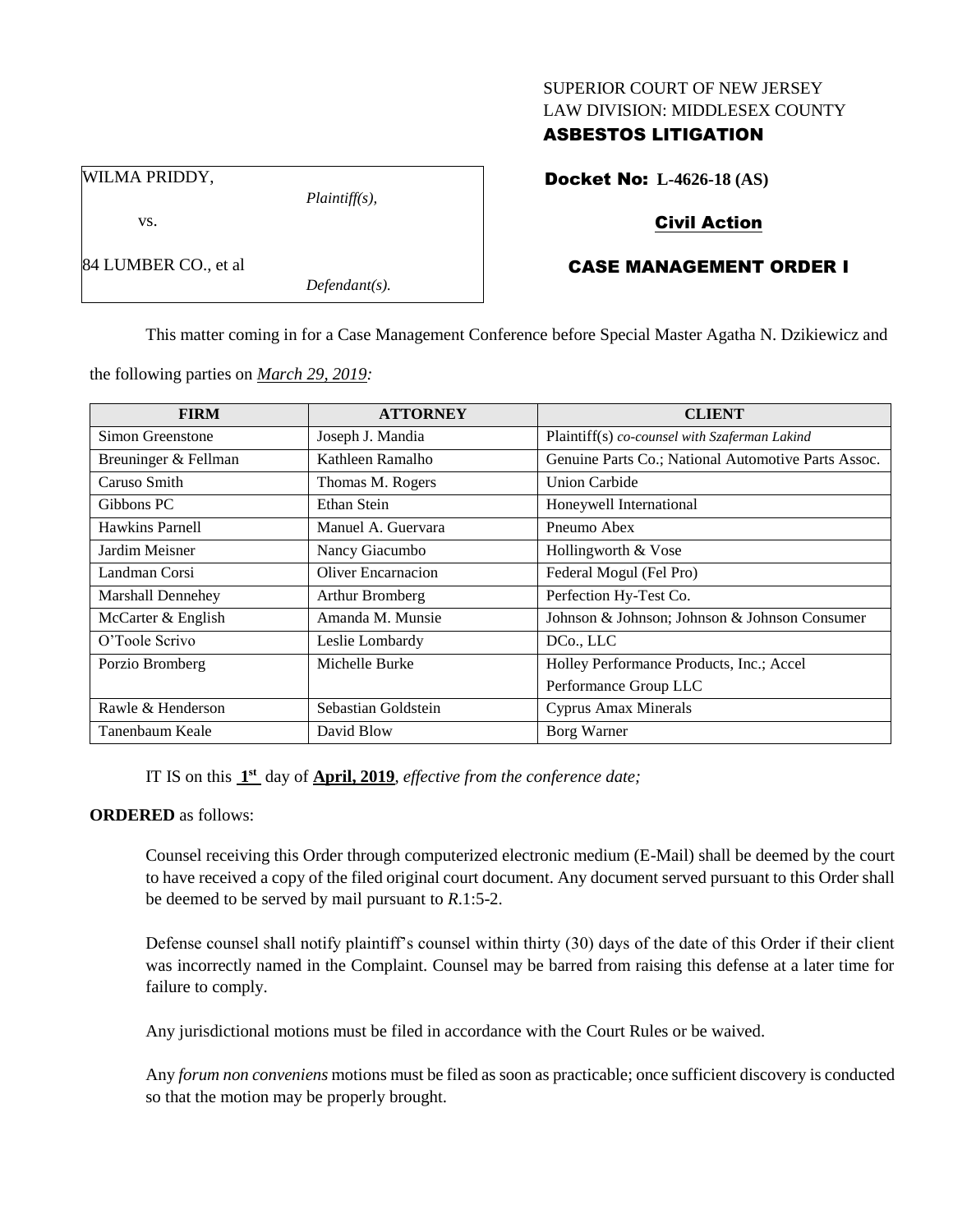# **DISCOVERY**

| April 15, 2019 | Defendants shall serve answers to standard interrogatories by this date.                                                                                                                                    |
|----------------|-------------------------------------------------------------------------------------------------------------------------------------------------------------------------------------------------------------|
| April 30, 2019 | Plaintiff shall propound supplemental interrogatories and document requests by this date.                                                                                                                   |
| May 31, 2019   | Defendants shall serve answers to supplemental interrogatories and document requests by this<br>date.                                                                                                       |
| April 30, 2019 | Defendants shall propound supplemental interrogatories and document requests by this date.                                                                                                                  |
| May 31, 2019   | Plaintiff shall serve answers to supplemental interrogatories and document requests by this<br>date.                                                                                                        |
| July 31, 2019  | Fact discovery, including depositions, shall be completed by this date. Plaintiff's counsel shall<br>contact the Special Master within one week of this deadline if all fact discovery is not<br>completed. |
| July 31, 2019  | Depositions of corporate representatives shall be completed by this date.                                                                                                                                   |

# **EARLY SETTLEMENT**

February 21, 2020 Settlement demands shall be served on all counsel and the Special Master by this date.

# **MEDICAL EXPERT REPORT**

| September 30, 2019 | Plaintiff shall serve medical expert reports by this date. |
|--------------------|------------------------------------------------------------|
|--------------------|------------------------------------------------------------|

- September 30, 2019 Upon request by defense counsel, plaintiff is to arrange for the transfer of pathology specimens and x-rays, if any, by this date.
- November 29, 2019 Defendants shall identify its medical experts and serve medical reports, if any, by this date. In addition, defendants shall notify plaintiff's counsel (as well as all counsel of record) of a joinder in an expert medical defense by this date.

#### **LIABILITY EXPERT REPORTS**

- September 30, 2019 Plaintiff shall identify its liability experts and serve liability expert reports by this date or waive any opportunity to rely on liability expert testimony.
- November 29, 2019 Defendants shall identify its liability experts and serve liability expert reports, if any, by this date or waive any opportunity to rely on liability expert testimony.

### **SUMMARY JUDGMENT MOTION PRACTICE**

September 30, 2019 Plaintiff's counsel shall advise, in writing, of intent not to oppose motions by this date.

 $\_$  ,  $\_$  ,  $\_$  ,  $\_$  ,  $\_$  ,  $\_$  ,  $\_$  ,  $\_$  ,  $\_$  ,  $\_$  ,  $\_$  ,  $\_$  ,  $\_$  ,  $\_$  ,  $\_$  ,  $\_$  ,  $\_$  ,  $\_$  ,  $\_$  ,  $\_$  ,  $\_$  ,  $\_$  ,  $\_$  ,  $\_$  ,  $\_$  ,  $\_$  ,  $\_$  ,  $\_$  ,  $\_$  ,  $\_$  ,  $\_$  ,  $\_$  ,  $\_$  ,  $\_$  ,  $\_$  ,  $\_$  ,  $\_$  ,

- January 17, 2020 Summary judgment motions shall be filed no later than this date.
- February 14, 2020 Last return date for summary judgment motions.